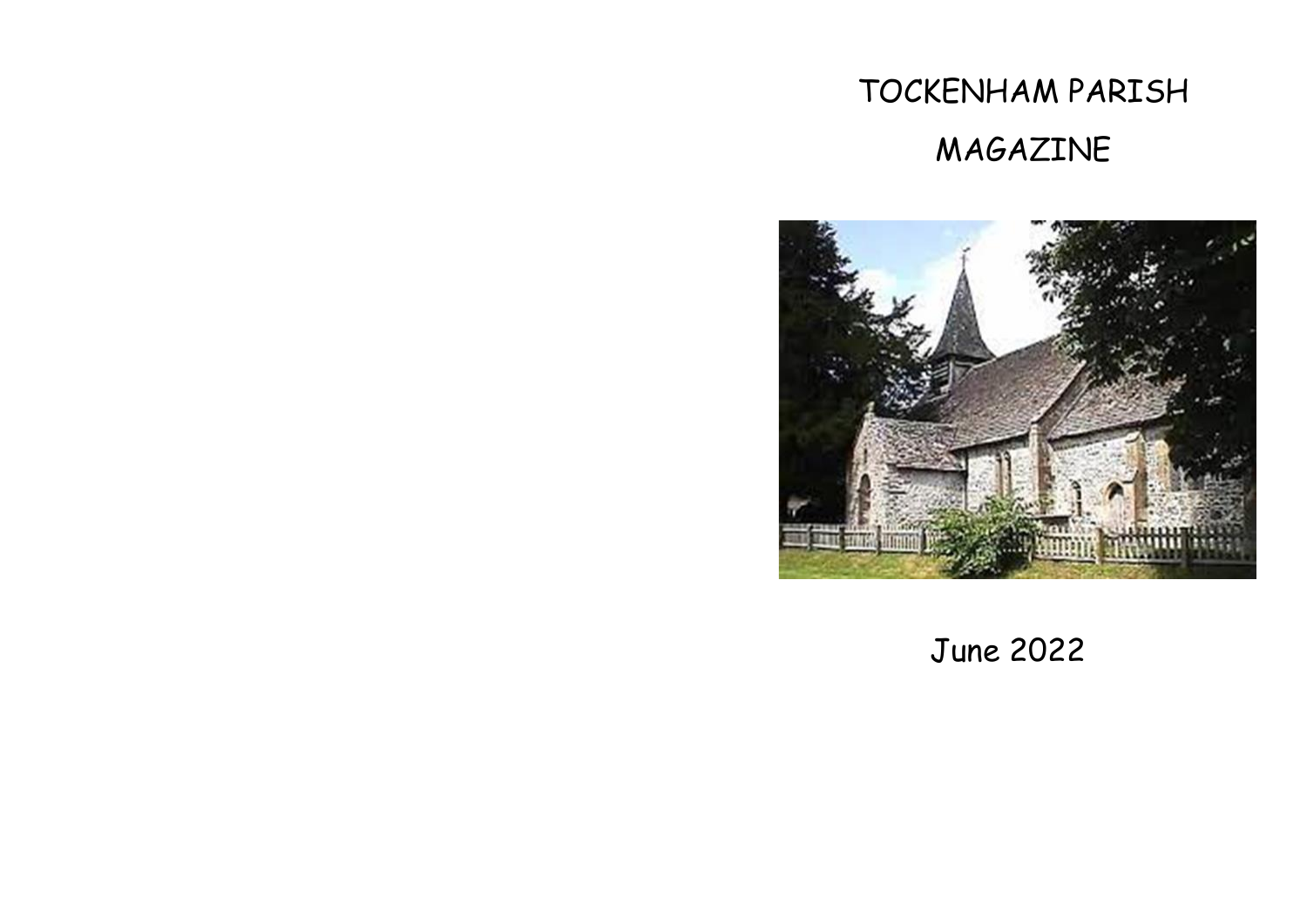#### **Editors Piece**

Wencke and I were walking Bess round the village a few weeks ago and came across Kris and Kevin resetting the Time Team mosaic after it had been renovated. How nice it looks again just on the verge by the allotments. For those who didn't know, Time Team came to Tockenham in 1995 mainly because Carenza Lewis lived here at the time and because of the very unusual figure to the west of the church porch, embedded in the wall, of Aesculapius. He is a Roman God, and this may be the oldest possession that any church in ancient Wiltshire has. You can watch the original program on Youtube and see some very young looking Tockenemites from yesteryear (me included!) More on this later in the mag from Diana.

We went to the Cocktail evening organised by John B and Kris D. the weekend before last and what a good time we had. Although it wasn't compulsory, virtually everyone had dressed up in their Glad Rags and looked suitably ridiculous. We got talking to loads of people we only knew by sight which allowed us and them to get better acquainted and bring good old Tockenham even closer as a community.

## **Parish Allotment News**

-------------------------------------------------------------------------

May / June is a busy time on the allotment, weeding, digging, and preparing the beds for this year's harvest. Our apple tree is full of blossom, and I remain ever hopeful for a good first crop. So far, we have planted out peas and a variety of beans, lettuce, beetroot, and colourful Swiss Chard. This year I am pleased to see a range of wildflowers growing on the plot after sowing seeds during last season. Recently a swarm of bees arrived on our allotment causing some excitement. Gloria kindly recovered them back to their hive. Jane and I enjoy spending time in the allotment, it is quite therapeutic and rewarding at the same time, except for the weeding of course!

Kris Dickens

So, please put the date in your diary, see if you have anything you could donate, come and help, have fun on the day!

The Village Hall will be open during the week running up to the Fair for the dropping off of donations (and any spare carrier bags you have) on 22nd/23rd/24th June 2022 2pm to 6pm.

Rosie Carpenter rosiecarpenter214@gmail.com

#### ---------------------------------------------------------------------- **Bassett Stationary Store**

Tockenham Parish is very grateful to Lloyd at Bassett Stationary Store, 129 High Street, [bassettstationary@mail.com](mailto:bassettstationary@mail.com) for helping us print this magazine. We would ask that you in turn support them with any stationary requirements you may have. Their phone number is not working at the moment.

-----------------------------------------------------

## **For Sale / Free / Wanted**

## ---------------------------------------------------------------------------------- **Its that time again.**

#### **Village Hall Coffee Morning**

Tuesday, 7th June from 10.30 a.m. until 12 noon in the village hall and then again on Tuesday, 5th July.

Do come along and join us for coffee/tea, biscuits and a chat – we look forward to welcoming everyone

**Deadline for the next addition is 7 working days before the end of the month. Please send all correspondence in Word format to the editor, [Martin@marmoy.com](mailto:Martin@marmoy.com)**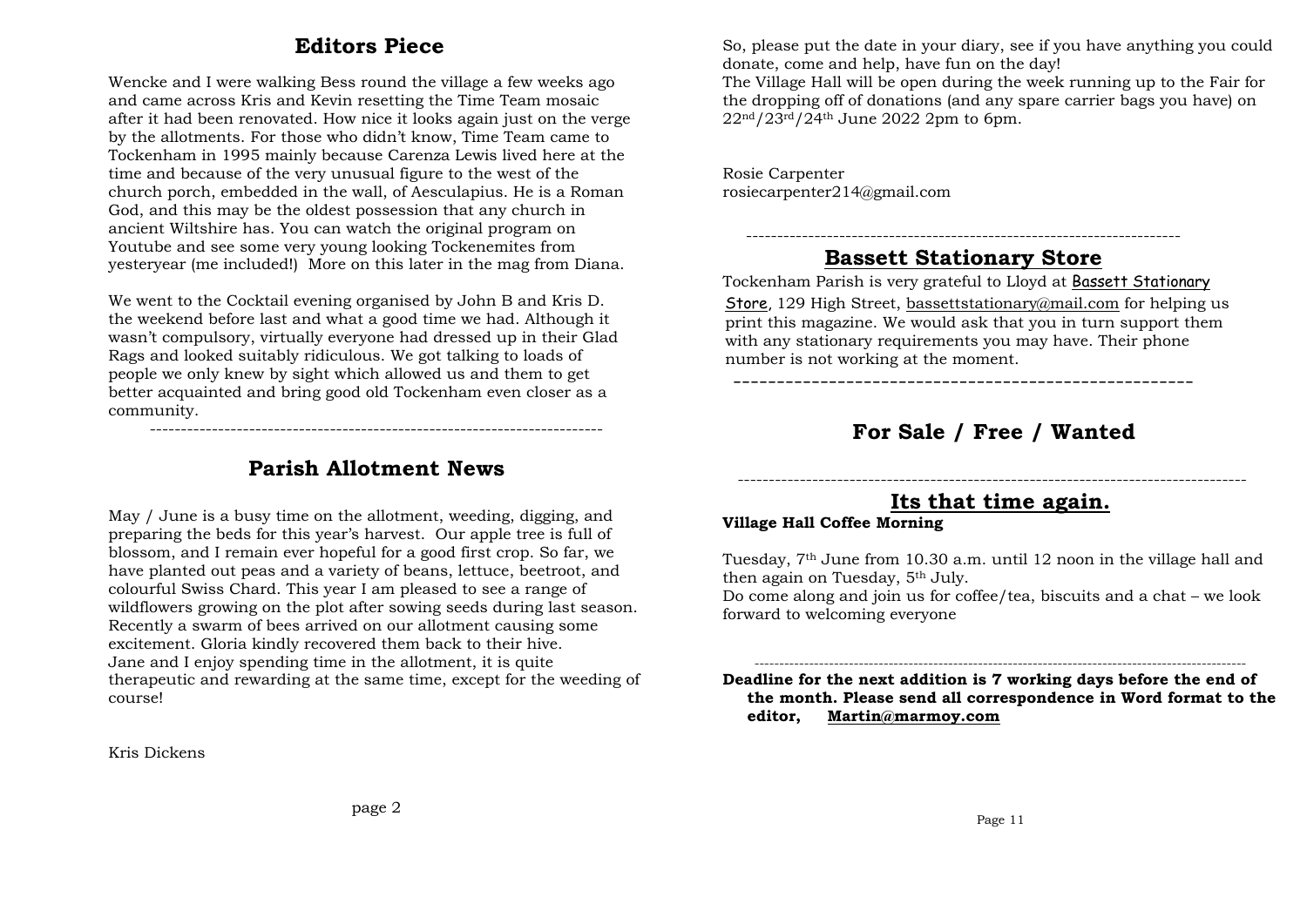## **Tockenham Village Fair Saturday 25th June 2pm – 5pm**

As Andrew, our chairman, highlighted in the May Parish Magazine, our Tockenham Village Fair is back! After a couple of years where we have been unable to hold our legendary fair, we are planning our return. For anyone who hasn't been to a fair, we thought it would be great to give you a flavour of what goes on.

The 'Fete' as it was known when it first started was held in the garden of the Rectory (when it was still a Rectory) in aid of the Red Cross, after the Second World War. It was such a successful village event that it evolved in to a Church Fete with proceeds going to the running of our church, St Giles, and the Village Hall. It has moved around the village and has been held in the gardens of Meadow Court, Shaw Farm and Greenway Farm. It is now held in the centre of the village, in and around the Playground, and has become known as the Tockenham Village Fair with visitors coming from far and wide to our very traditional afternoon out.

Stalls include Bowling for a Ham, Tombola, Produce Stall, Vintage Treasures, Children's Corner, Plant Stall, Coconut Shy, Silent Auction, Raffle to name but a few and we also have Music, Tea Tent, a Bar and BBQ!

To make the day a success, we need many volunteers. Ali Bennet, Di Kirby and myself are looking for help on the day so please volunteer if you can – it would be much appreciated. It really is a fun day, the more help the better and it makes for a brilliant community get together.

We also need donations for some of the Stalls:

- books for the Book Stall (ideally paperbacks, children's books, DVDs, CDs and puzzles)
- Bottles, all sorts of bottles (full of liquid) gratefully received for the Bottle Stall.
- Vintage Treasures, if you have any good quality items that you no longer need (no electricals please)
- Home made cakes, jams and chutneys for the Produce Stall
- Prizes suitable for the Tombola Stall.
- Flower or Vegetable plants for the Plant Stall and garden related items (e.g. interesting pots) Page 10

#### ----------------------------------------------------------------------------------- **Laugher – The Best Medicine**

- What should you do if you're attacked by a group of clowns? Go straight for the juggler.
- A cement mixer and a prison bus collided. Police advise citizens to look out for a group of hardened criminals.

**Poets Corner**

----------------------------------------------------------------------

## **Insects that sting**

Busy bees leave their stings behind And can be a killer for the human kind.. Wasps are great little stingers for us all So sometimes the doctor has a call.

Little gnats can hardly be seen A spot is the only sign he's been Mosquitos have a more dangerous attack, The itches keep coming back and back.

Now to the horse fly who lands so light, You don't feel he has landed right. Until you feel a sudden pain, That tells you you've been caught again.

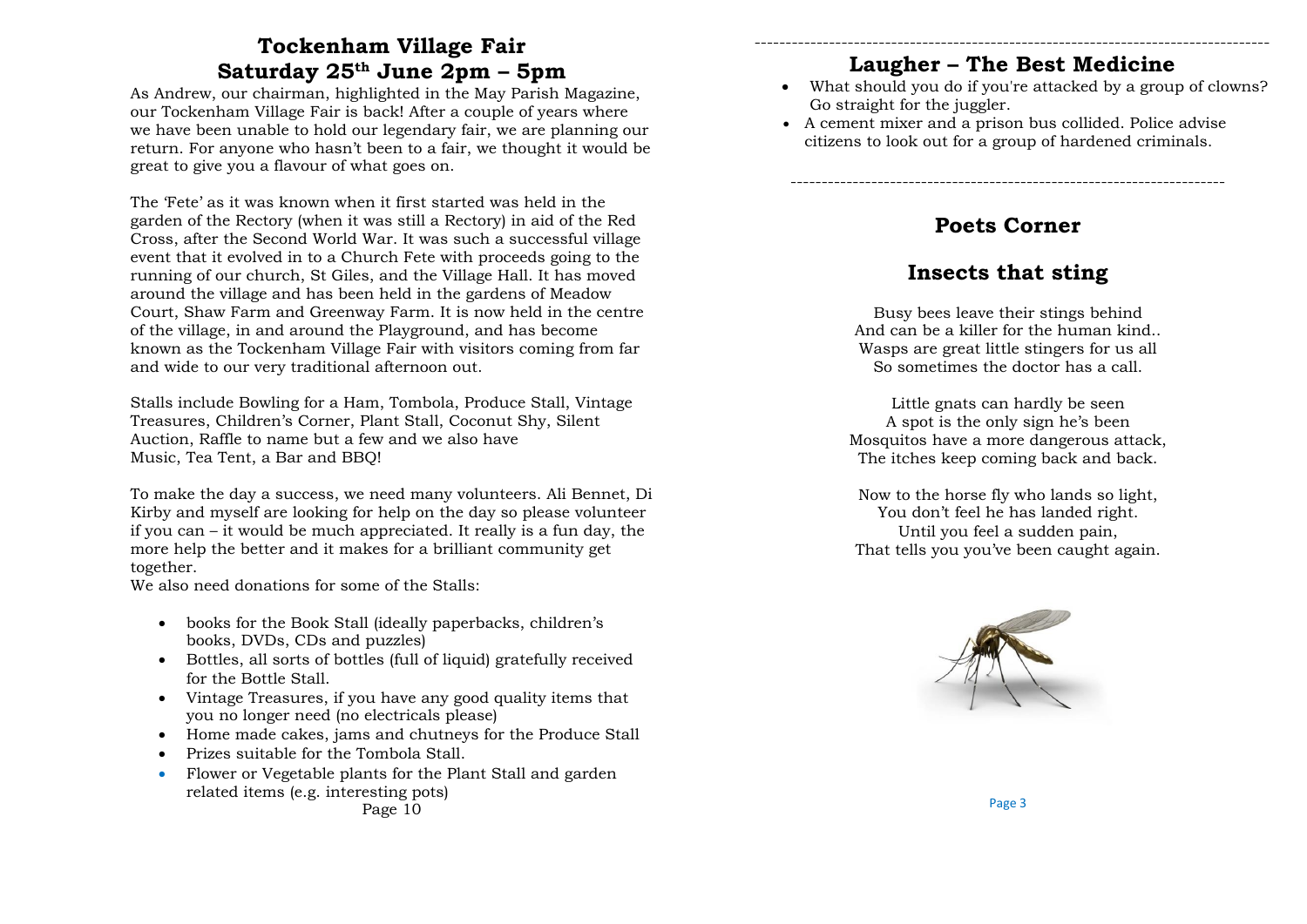|                                | <b>Church Service</b>     |                   |
|--------------------------------|---------------------------|-------------------|
|                                | <b>Bradenstoke</b>        |                   |
|                                | Communion - 10.30am       |                   |
| 5 <sup>th</sup> June           | <b>Broad Town</b>         |                   |
| Pentecost                      | Communion - 10.30am       |                   |
|                                | Lyneham                   |                   |
|                                | All-Age Service - 10.30am |                   |
|                                | Tockenham                 | <b>Broad Town</b> |
|                                | Communion - 9am           | Evening           |
| 12 <sup>th</sup> June          | Lyneham                   | Worship -         |
| Trinity Sunday                 | Communion - 10.30am       | 6pm               |
|                                | <b>Hilmarton</b>          |                   |
|                                | Communion - 10.30am       |                   |
| 19th June<br>Trinity 1         | <b>Hilmarton</b>          |                   |
|                                | Communion - 10.30am       |                   |
|                                | Lyneham                   |                   |
|                                | Communion - 10.30am       |                   |
| $26th$ June<br><b>St</b> Peter | Clyffe Pypard             |                   |
|                                | Communion - 10.30am       |                   |
|                                | Patronal Festival         |                   |

Here is the schedule for all the services planned for June: we are all welcome at any of them. This month there is just one service planned for Tockenham –

Sunday  $12<sup>th</sup>$  – our monthly communion is once again at 9am We are *still* waiting for official approval to start the urgent repairs to the bellcote (the little turret on top of the roof). We will keep you posted!

This is going to be a busy month for the church members working as part of the whole village community – the Jubilee celebrations on 5th June, which is why we won't hold the scheduled evensong service, and then the Summer Fair on 25<sup>th</sup> June. Many thanks to the Fair Committee and all who work so hard for this event, and thank you for the financial support which we really value. *Busy Bees* for babies, toddlers and their carers – two Tuesdays a month in Lyneham Church Hall – ring Mandy Cook on 01793 853504 for details, or email [mandy.cook@talktalk.net](mailto:mandy.cook@talktalk.net) Our Rector is Revd Rachma Abbott; she can be contacted on 01793 731114 or email reverendrachma@gmail.com Page 4

#### Dear All

Some of you may have already noticed that the memorial plaque from Time Team's visit to Tockenham has now been fully restored and reset on a prominent plinth on the verge in front of the allotments. It really is an important part of our village history - so it is great to have it back.

Many grateful thanks go to Kevin Woolnough for organising the whole thing (particularly finding an artist capable of the restoration), to David Barnes and John Gough for sponsoring the restoration and to Kris Dickens for his help in resetting the plaque on the plinth.

And for interest, John contacted the Time Team group on Facebook - and received the response below from Carenza (who used to live here!) and is one of their archaeologists -

#### "Carenza Lewis

*Thanks, Tockenham parish council, Fans of Time Team Archaeology will appreciate this! The Tockenham mosaic was the first of the permanent physical commemorations to #TimeTeam. Touring them all would be fun!"*

Well done all!

Diana Kirby

# **Prospect Hospice**

------------------------------------------------------------------------

A Big "Thank You" to the box holders who gave so generously to the Prospect Hospice and Prospect at Home Nursing Service. **£135.65 was raised.**

They are really grateful at these difficult times. If anyone would like to give to this charity, please contact me. Rosemary 01793852513

*Thank You*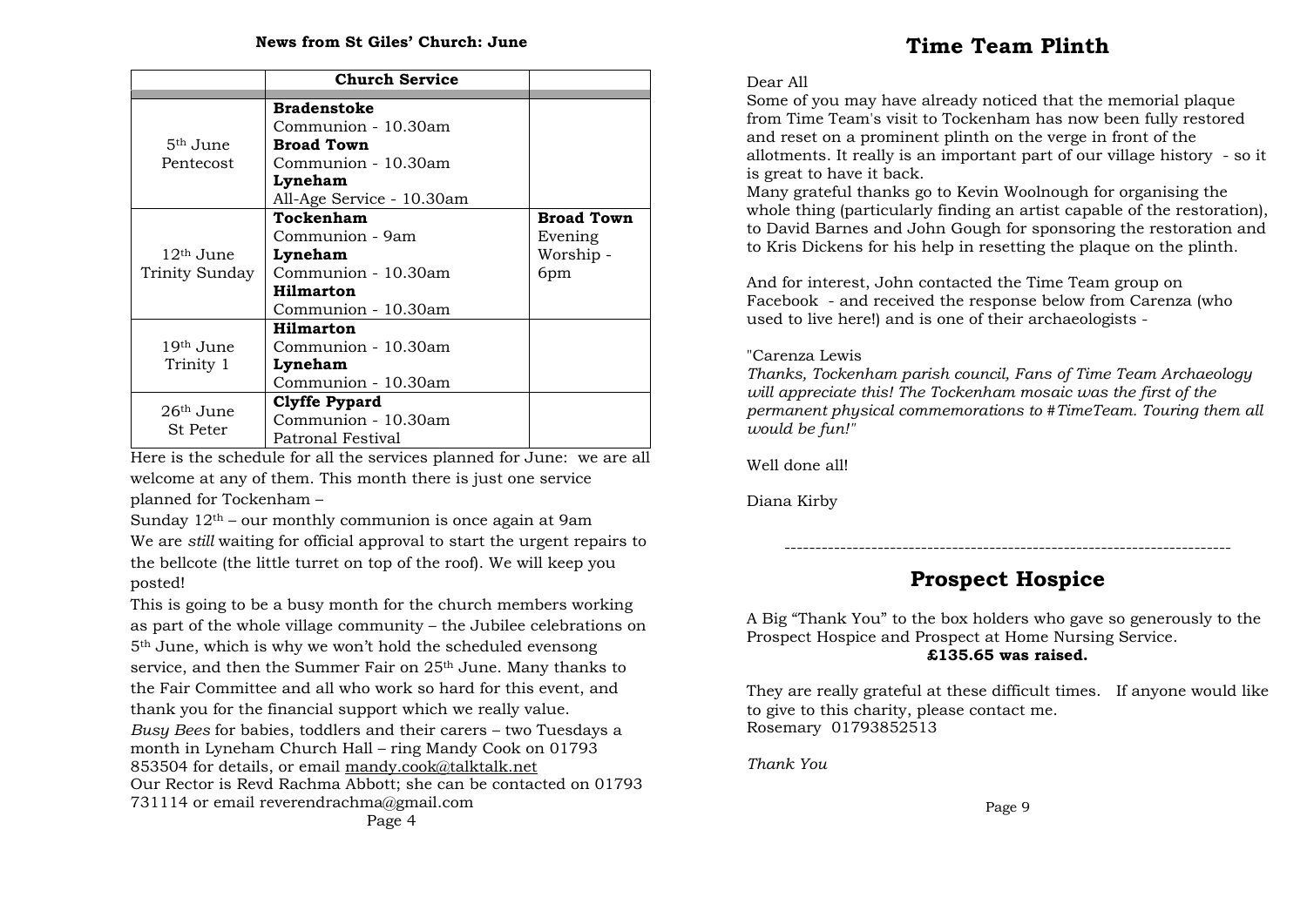#### **Tockenham Fair Vintage Treasures Stall**

It's that time of year again and isn't it great that our Village Fair is returning again.

Donations of the following to our Vintage Treasures Stall would be extremely welcome.

Such as -

- Costume jewellery including functioning watches. Precious gems will be considered.
- Pretty china plates, serving dishes and jugs: clean and without cracks and chips
- Linen tableware: clean and unstained
- Photo frames: small and complete
- Mirrors: small and uncracked!
- Swatches of useful material: clean
- Hats: clean and of the jaunty, stylish kind
- Handbags and purses: clean, undamaged, vintage, modern, large or small
- DIY Hand tools: in serviceable order and clean
- Garden tools: in serviceable order and clean
- Garden pots and stoneware; portable sizes. No plastic items please.

#### **Please be aware:**

- Unfortunately we are unable to include electrical goods of any kind.
- May we ask that all donations are in good, saleable order please.

Collection will at Tockenham Village Hall on 22, 23 and 24 June from 2-6pm.

Thank you very much in advance.

Jane Moore janemoore609@hotmail.co.uk